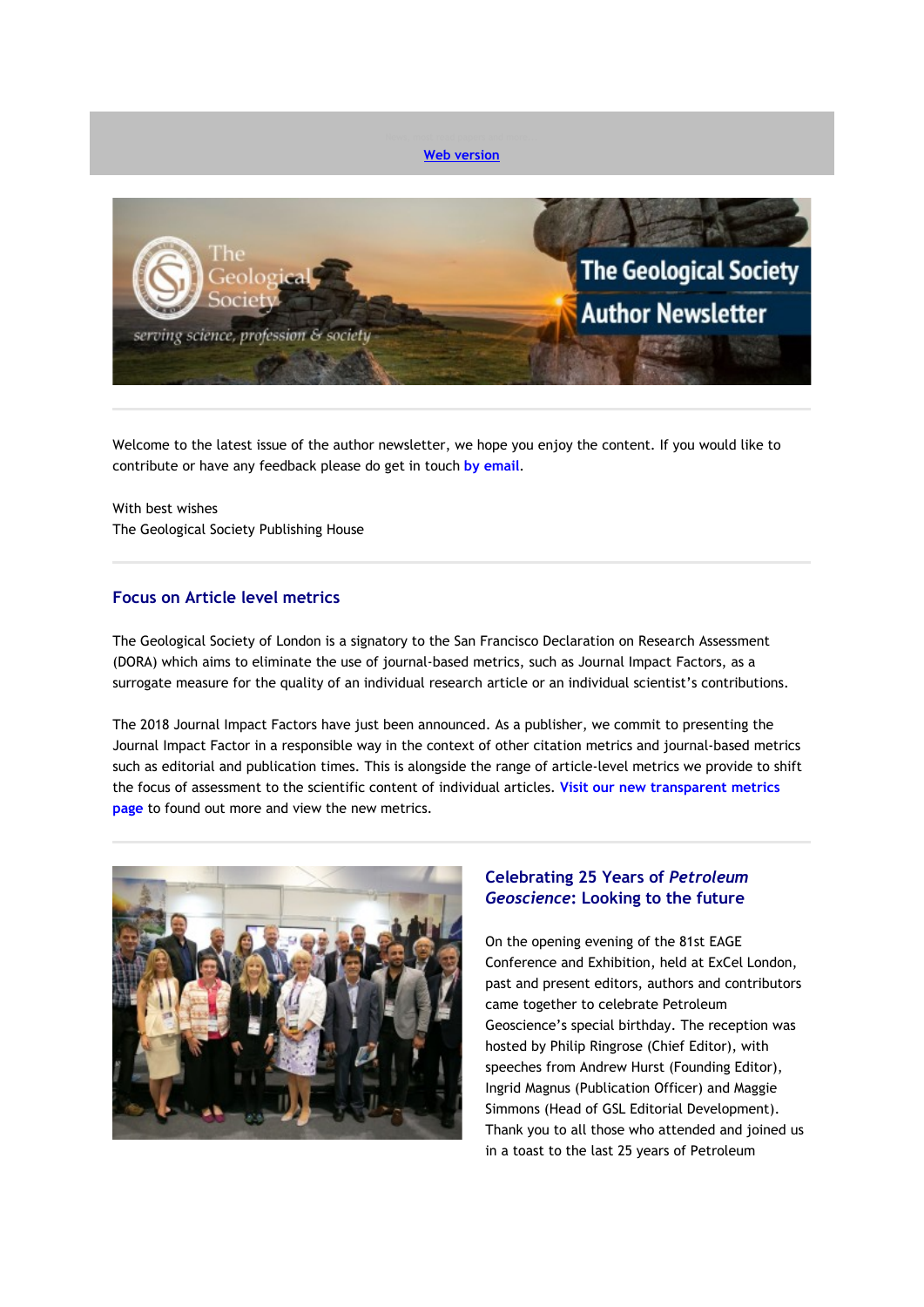Geoscience...**[read more](https://eur01.safelinks.protection.outlook.com/?url=http%3A%2F%2Fgeologicalsociety.msgfocus.com%2Fc%2F13sxnMTvwre2yzNSHCcV&data=02%7C01%7Clucy.pullen%40geolsoc.org.uk%7C7ad3b2e9054644c2413808d6fdfdf932%7C8793af0570194bd4bcbe1895301e92f9%7C0%7C0%7C636975664587799905&sdata=IasRUpB7NVnO3JJzUQZ5i%2FLtKTYoMBF3%2FJLpejtmXk4%3D&reserved=0)**



# **Scotland's Earth-shattering secret: how to find a meteorite impact crater**

You may have noticed two papers recently published in the *Journal of the Geological Society* made headlines across the world. Read the research below..

**The Mesoproterozoic Stac Fada proximal ejecta blanked, NW Scotland: constraints on crater location from field observations, anisotropy of magnetic susceptibility, petrography and geochemistry**

By Kenneth Amor, Stephen P. Hesselbo, Don Porcelli, Adam Price, Naomi Saunders, Martin Sykes, Jennifer Stevanović and Conal MacNiocaill **[Read the full paper free for a limited time in the](https://eur01.safelinks.protection.outlook.com/?url=http%3A%2F%2Fgeologicalsociety.msgfocus.com%2Fc%2F13sxpkZKhve1tkcGW3O2&data=02%7C01%7Clucy.pullen%40geolsoc.org.uk%7C7ad3b2e9054644c2413808d6fdfdf932%7C8793af0570194bd4bcbe1895301e92f9%7C0%7C0%7C636975664587804887&sdata=Jpf2MaDxCi9qlMVoADWaAk%2FoCMb6CNDqghCswYlze24%3D&reserved=0)  [Lyell Collection here](https://eur01.safelinks.protection.outlook.com/?url=http%3A%2F%2Fgeologicalsociety.msgfocus.com%2Fc%2F13sxpkZKhve1tkcGW3O2&data=02%7C01%7Clucy.pullen%40geolsoc.org.uk%7C7ad3b2e9054644c2413808d6fdfdf932%7C8793af0570194bd4bcbe1895301e92f9%7C0%7C0%7C636975664587804887&sdata=Jpf2MaDxCi9qlMVoADWaAk%2FoCMb6CNDqghCswYlze24%3D&reserved=0)**

# **A reassessment of the proposed 'Lairg Impact Structure' and its potential implications for the deep structure of northern Scotland**

By Michael J. Simms and Kord Ernstson

**[Read the full paper free for a limited time in the Lyell Collection here](https://eur01.safelinks.protection.outlook.com/?url=http%3A%2F%2Fgeologicalsociety.msgfocus.com%2Fc%2F13sxqT5Z2ze0o4Bvavp9&data=02%7C01%7Clucy.pullen%40geolsoc.org.uk%7C7ad3b2e9054644c2413808d6fdfdf932%7C8793af0570194bd4bcbe1895301e92f9%7C0%7C0%7C636975664587809881&sdata=fA8jNuv%2BFzRIytndXL0yj5jSa0bZ45myz%2B883cD%2Fons%3D&reserved=0)**



**[Complete the survey](https://eur01.safelinks.protection.outlook.com/?url=http%3A%2F%2Fgeologicalsociety.msgfocus.com%2Fc%2F13sxtZisyHdYdzp7DoBn&data=02%7C01%7Clucy.pullen%40geolsoc.org.uk%7C7ad3b2e9054644c2413808d6fdfdf932%7C8793af0570194bd4bcbe1895301e92f9%7C0%7C0%7C636975664587819858&sdata=RqChar%2BEv1u%2BFSMh3ZaK3Nipd8mwy9KdwaHKKd8ToP0%3D&reserved=0)**

#### **The Lyell Collection: have your say**

We are gathering feedback on how users interact with the publication sites in **[the Lyell Collection](https://eur01.safelinks.protection.outlook.com/?url=http%3A%2F%2Fgeologicalsociety.msgfocus.com%2Fc%2F13sxvxoHjLdX8jNVRQcu&data=02%7C01%7Clucy.pullen%40geolsoc.org.uk%7C7ad3b2e9054644c2413808d6fdfdf932%7C8793af0570194bd4bcbe1895301e92f9%7C0%7C0%7C636975664587819858&sdata=oavDsCcZ4si7zU4SKRx1utNZ6KNqwXSkHSM2uwUfSF8%3D&reserved=0)** and would like to hear from you.

We'd like to know what you think could be improved: which useful features the sites are missing and which current features provide no benefit to you. If you have any ideas or thoughts please **[complete our short](https://eur01.safelinks.protection.outlook.com/?url=http%3A%2F%2Fgeologicalsociety.msgfocus.com%2Fc%2F13sxx5uW4PdW34cK6hNB&data=02%7C01%7Clucy.pullen%40geolsoc.org.uk%7C7ad3b2e9054644c2413808d6fdfdf932%7C8793af0570194bd4bcbe1895301e92f9%7C0%7C0%7C636975664587824848&sdata=9aC89VMl9URiNx1oa2HBKmuLfk5DPrRK7RxGGWeE%2BTA%3D&reserved=0) survey**. Three lucky participants will be chosen at random to win a print copy of a Special Publication of their choice.

Thank you.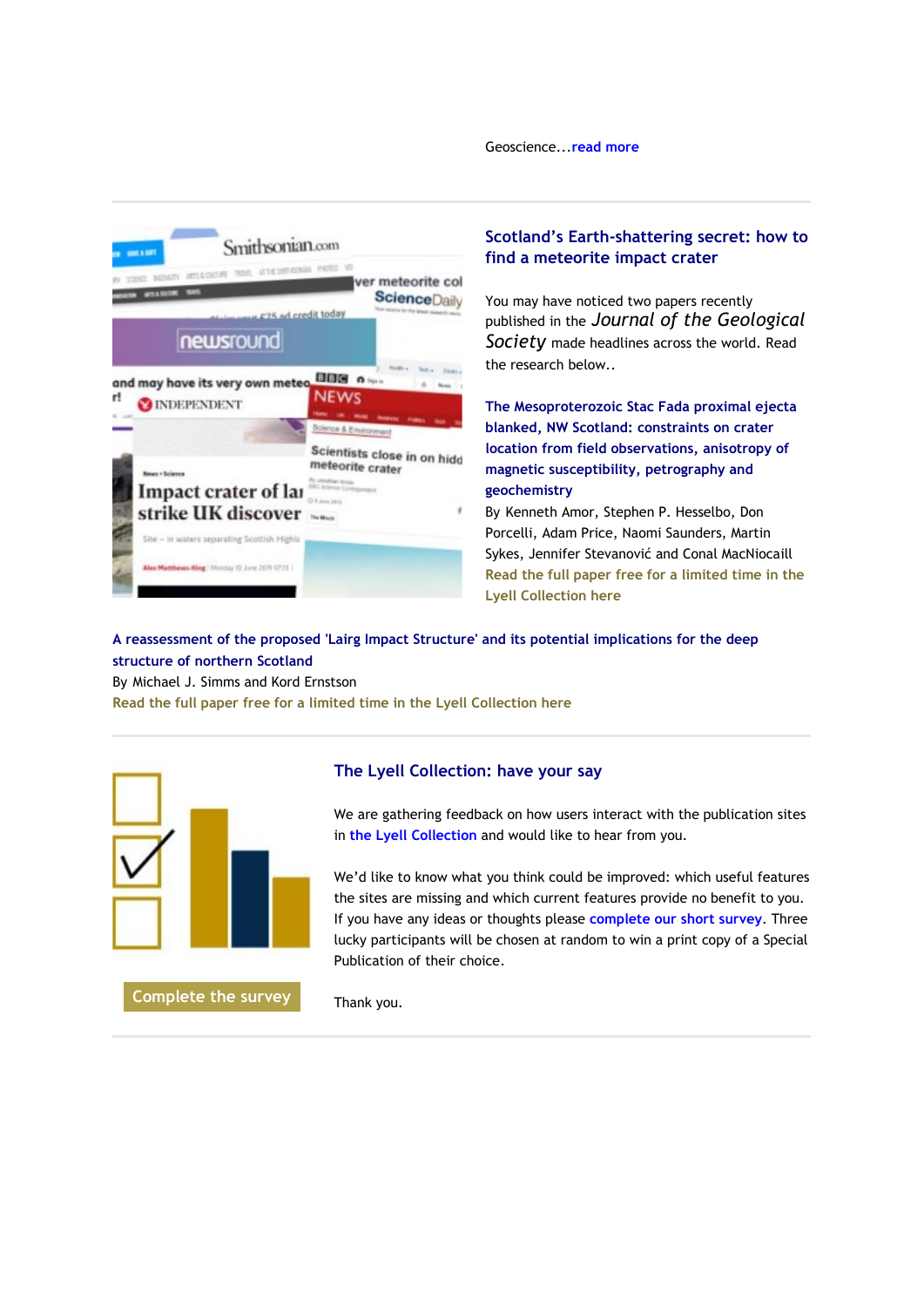

# **2019 Society Award winners Announced**

The Society is delighted to announce the names of the 2019 winners of its medals and funds, and offers all the winners its heartiest congratulations.

**[View the 2019 award winners](https://eur01.safelinks.protection.outlook.com/?url=http%3A%2F%2Fgeologicalsociety.msgfocus.com%2Fc%2F13sxBJNEm1dSNjpaNCAW&data=02%7C01%7Clucy.pullen%40geolsoc.org.uk%7C7ad3b2e9054644c2413808d6fdfdf932%7C8793af0570194bd4bcbe1895301e92f9%7C0%7C0%7C636975664587834832&sdata=VTHxv9ayLnEfor8GM2UHF6qMVgkGXp5s%2BLe%2FP3ZucCA%3D&reserved=0)**

# **Top Tips from the Production Team**



How to turn your PhD thesis into an article for one of our journals

We asked some of our journal and book Editors, experienced authors and recent winners of our journal *Early Career* awards for some advice to give to young researchers who want to turn their PhD theses into journal articles. We've condensed these pearls of wisdom into 10 Top Tips.

**Contents [Timing](https://eur01.safelinks.protection.outlook.com/?url=http%3A%2F%2Fgeologicalsociety.msgfocus.com%2Fc%2F13sxEQ07S9dQCOcNgvNa&data=02%7C01%7Clucy.pullen%40geolsoc.org.uk%7C7ad3b2e9054644c2413808d6fdfdf932%7C8793af0570194bd4bcbe1895301e92f9%7C0%7C0%7C636975664587844813&sdata=280E6NujN0lltSDUxjXCI2T9%2BF%2BUoo3lLgPwA0K%2B4%2Fk%3D&reserved=0) [Be concise](https://eur01.safelinks.protection.outlook.com/?url=http%3A%2F%2Fgeologicalsociety.msgfocus.com%2Fc%2F13sxEQ07S9dQCOcNgvNa&data=02%7C01%7Clucy.pullen%40geolsoc.org.uk%7C7ad3b2e9054644c2413808d6fdfdf932%7C8793af0570194bd4bcbe1895301e92f9%7C0%7C0%7C636975664587844813&sdata=280E6NujN0lltSDUxjXCI2T9%2BF%2BUoo3lLgPwA0K%2B4%2Fk%3D&reserved=0) [Who is your target audience?](https://eur01.safelinks.protection.outlook.com/?url=http%3A%2F%2Fgeologicalsociety.msgfocus.com%2Fc%2F13sxEQ07S9dQCOcNgvNa&data=02%7C01%7Clucy.pullen%40geolsoc.org.uk%7C7ad3b2e9054644c2413808d6fdfdf932%7C8793af0570194bd4bcbe1895301e92f9%7C0%7C0%7C636975664587844813&sdata=280E6NujN0lltSDUxjXCI2T9%2BF%2BUoo3lLgPwA0K%2B4%2Fk%3D&reserved=0) [Structure](https://eur01.safelinks.protection.outlook.com/?url=http%3A%2F%2Fgeologicalsociety.msgfocus.com%2Fc%2F13sxEQ07S9dQCOcNgvNa&data=02%7C01%7Clucy.pullen%40geolsoc.org.uk%7C7ad3b2e9054644c2413808d6fdfdf932%7C8793af0570194bd4bcbe1895301e92f9%7C0%7C0%7C636975664587844813&sdata=280E6NujN0lltSDUxjXCI2T9%2BF%2BUoo3lLgPwA0K%2B4%2Fk%3D&reserved=0) [Formatting and referencing](https://eur01.safelinks.protection.outlook.com/?url=http%3A%2F%2Fgeologicalsociety.msgfocus.com%2Fc%2F13sxEQ07S9dQCOcNgvNa&data=02%7C01%7Clucy.pullen%40geolsoc.org.uk%7C7ad3b2e9054644c2413808d6fdfdf932%7C8793af0570194bd4bcbe1895301e92f9%7C0%7C0%7C636975664587844813&sdata=280E6NujN0lltSDUxjXCI2T9%2BF%2BUoo3lLgPwA0K%2B4%2Fk%3D&reserved=0)**

**[Artwork](https://eur01.safelinks.protection.outlook.com/?url=http%3A%2F%2Fgeologicalsociety.msgfocus.com%2Fc%2F13sxGo6mDddPxyBBuXoh&data=02%7C01%7Clucy.pullen%40geolsoc.org.uk%7C7ad3b2e9054644c2413808d6fdfdf932%7C8793af0570194bd4bcbe1895301e92f9%7C0%7C0%7C636975664587849801&sdata=wmP3cYv1H8%2Fecl0zfRWbq6oDMDkJ4DsRhNxulqXJFBw%3D&reserved=0) [Other papers and helpful sources](https://eur01.safelinks.protection.outlook.com/?url=http%3A%2F%2Fgeologicalsociety.msgfocus.com%2Fc%2F13sxGo6mDddPxyBBuXoh&data=02%7C01%7Clucy.pullen%40geolsoc.org.uk%7C7ad3b2e9054644c2413808d6fdfdf932%7C8793af0570194bd4bcbe1895301e92f9%7C0%7C0%7C636975664587849801&sdata=wmP3cYv1H8%2Fecl0zfRWbq6oDMDkJ4DsRhNxulqXJFBw%3D&reserved=0) [Contributing authors, copyright and Open Access](https://eur01.safelinks.protection.outlook.com/?url=http%3A%2F%2Fgeologicalsociety.msgfocus.com%2Fc%2F13sxGo6mDddPxyBBuXoh&data=02%7C01%7Clucy.pullen%40geolsoc.org.uk%7C7ad3b2e9054644c2413808d6fdfdf932%7C8793af0570194bd4bcbe1895301e92f9%7C0%7C0%7C636975664587849801&sdata=wmP3cYv1H8%2Fecl0zfRWbq6oDMDkJ4DsRhNxulqXJFBw%3D&reserved=0) [The review stage](https://eur01.safelinks.protection.outlook.com/?url=http%3A%2F%2Fgeologicalsociety.msgfocus.com%2Fc%2F13sxGo6mDddPxyBBuXoh&data=02%7C01%7Clucy.pullen%40geolsoc.org.uk%7C7ad3b2e9054644c2413808d6fdfdf932%7C8793af0570194bd4bcbe1895301e92f9%7C0%7C0%7C636975664587849801&sdata=wmP3cYv1H8%2Fecl0zfRWbq6oDMDkJ4DsRhNxulqXJFBw%3D&reserved=0) [Don't get disheartened](https://eur01.safelinks.protection.outlook.com/?url=http%3A%2F%2Fgeologicalsociety.msgfocus.com%2Fc%2F13sxGo6mDddPxyBBuXoh&data=02%7C01%7Clucy.pullen%40geolsoc.org.uk%7C7ad3b2e9054644c2413808d6fdfdf932%7C8793af0570194bd4bcbe1895301e92f9%7C0%7C0%7C636975664587849801&sdata=wmP3cYv1H8%2Fecl0zfRWbq6oDMDkJ4DsRhNxulqXJFBw%3D&reserved=0)**



**Dashing new cover for the** *Proceedings of the Yorkshire Geological Society*

The *Proceedings of the Yorkshire Geological Society* has a refreshed cover design.

The Proceedings of the **[Yorkshire Geological Society](https://eur01.safelinks.protection.outlook.com/?url=http%3A%2F%2Fgeologicalsociety.msgfocus.com%2Fc%2F13sxJuiQ9ldNn3pdXQAv&data=02%7C01%7Clucy.pullen%40geolsoc.org.uk%7C7ad3b2e9054644c2413808d6fdfdf932%7C8793af0570194bd4bcbe1895301e92f9%7C0%7C0%7C636975664587859785&sdata=1MbeYsmkocOyqjs78FxLFsiufSwWSPX2nI7WUFQHuC4%3D&reserved=0)** has been published without a break since 1839. It is one of the leading journals of British geology.

Traditionally the Proceedings has given particular attention to the geology of northern England and its neighbouring areas. The submission of papers on related topics but of a more general interest is encouraged.

**Most read papers in May 2019 in the Lyell Collection**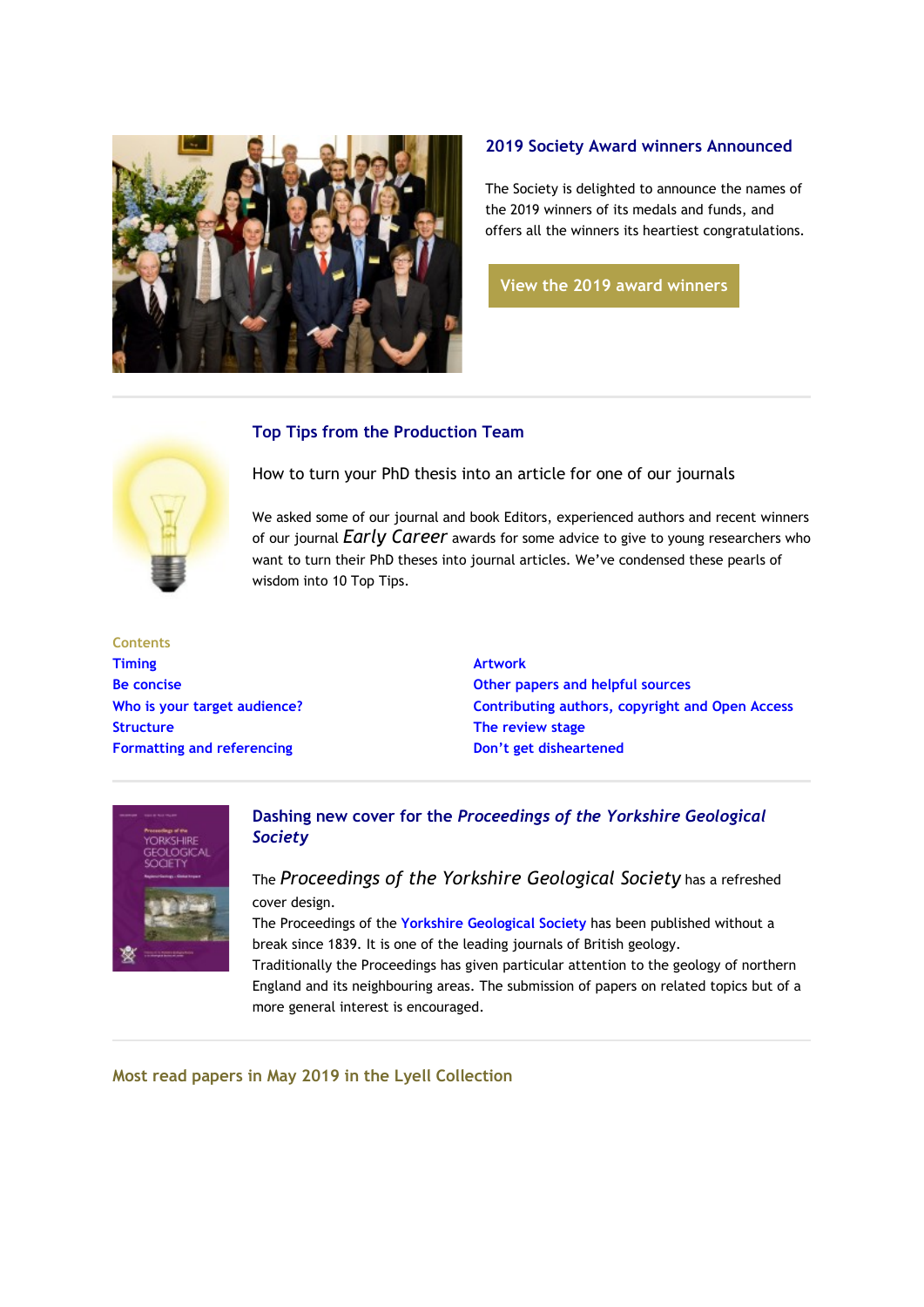

### **Journal of the Geological Society**

**[Fossil Biomass preserved as graphitic carbon in a late Paleoproterozoic banded iron](https://eur01.safelinks.protection.outlook.com/?url=http%3A%2F%2Fgeologicalsociety.msgfocus.com%2Fc%2F13sxMAvjFtdLcycQqJMJ&data=02%7C01%7Clucy.pullen%40geolsoc.org.uk%7C7ad3b2e9054644c2413808d6fdfdf932%7C8793af0570194bd4bcbe1895301e92f9%7C0%7C0%7C636975664587864775&sdata=R4ZfRRJSUC7lHvqAbt38u4D4H1drYRGKMU7u3hBcnYY%3D&reserved=0)  [formation metamorphosed at more than 550°C](https://eur01.safelinks.protection.outlook.com/?url=http%3A%2F%2Fgeologicalsociety.msgfocus.com%2Fc%2F13sxMAvjFtdLcycQqJMJ&data=02%7C01%7Clucy.pullen%40geolsoc.org.uk%7C7ad3b2e9054644c2413808d6fdfdf932%7C8793af0570194bd4bcbe1895301e92f9%7C0%7C0%7C636975664587864775&sdata=R4ZfRRJSUC7lHvqAbt38u4D4H1drYRGKMU7u3hBcnYY%3D&reserved=0)**

By Dominic Papineau, Bradley T. De Gregorio, James Sagar, Richard Thorogate, Jianhua Wang, Larry Nittler, David A. Kilcoyne, Hubertus Marbach, Martin Drost and Geoff **Thornton** 





#### **[Heavy hydrocarbon fate and transport in the environment](https://eur01.safelinks.protection.outlook.com/?url=http%3A%2F%2Fgeologicalsociety.msgfocus.com%2Fc%2F13sxReO1WFdHWNph84A4&data=02%7C01%7Clucy.pullen%40geolsoc.org.uk%7C7ad3b2e9054644c2413808d6fdfdf932%7C8793af0570194bd4bcbe1895301e92f9%7C0%7C0%7C636975664587874756&sdata=owdtlN%2FbqGPlfGLf89z6rJyL%2BljRw0EzVnjBvc6uHTs%3D&reserved=0)**

By David M. Brown, Matthijs Bonte, Richard Gill, James Dawick and Peter J. Boogaard



## **Petroleum Geoscience: the international journal of geoenergy and applied earth science**

**[Linking natural fractures to karst cave development: a case study combining drone](https://eur01.safelinks.protection.outlook.com/?url=http%3A%2F%2Fgeologicalsociety.msgfocus.com%2Fc%2F13sxUl0vsNdFMicTAXMi&data=02%7C01%7Clucy.pullen%40geolsoc.org.uk%7C7ad3b2e9054644c2413808d6fdfdf932%7C8793af0570194bd4bcbe1895301e92f9%7C0%7C0%7C636975664587884743&sdata=vrgIJl1WdOe9lY%2FGlW7BoMDel%2B7WHBw646RpIToL6aE%3D&reserved=0)  [imagery, a natural cave network and numerical modelling](https://eur01.safelinks.protection.outlook.com/?url=http%3A%2F%2Fgeologicalsociety.msgfocus.com%2Fc%2F13sxUl0vsNdFMicTAXMi&data=02%7C01%7Clucy.pullen%40geolsoc.org.uk%7C7ad3b2e9054644c2413808d6fdfdf932%7C8793af0570194bd4bcbe1895301e92f9%7C0%7C0%7C636975664587884743&sdata=vrgIJl1WdOe9lY%2FGlW7BoMDel%2B7WHBw646RpIToL6aE%3D&reserved=0)**

By Quinten Boersma, Rahul Prabhakaran, Francisco Hilario Bezerra and Giovanni Bertotti



### **Geochemistry: Exploration, Environment, Analysis**

**[Catchment-based gold prospectivity analysis combining geochemical, geophysical](https://eur01.safelinks.protection.outlook.com/?url=http%3A%2F%2Fgeologicalsociety.msgfocus.com%2Fc%2F13sxXrcYYVdDBN0w3QYw&data=02%7C01%7Clucy.pullen%40geolsoc.org.uk%7C7ad3b2e9054644c2413808d6fdfdf932%7C8793af0570194bd4bcbe1895301e92f9%7C0%7C0%7C636975664587894721&sdata=ezuq%2BsjeJn7gpxNKqI%2FIgVscHOfMsRrXZ5tPmneWZf4%3D&reserved=0)  [and geological data across Northern Australia](https://eur01.safelinks.protection.outlook.com/?url=http%3A%2F%2Fgeologicalsociety.msgfocus.com%2Fc%2F13sxXrcYYVdDBN0w3QYw&data=02%7C01%7Clucy.pullen%40geolsoc.org.uk%7C7ad3b2e9054644c2413808d6fdfdf932%7C8793af0570194bd4bcbe1895301e92f9%7C0%7C0%7C636975664587894721&sdata=ezuq%2BsjeJn7gpxNKqI%2FIgVscHOfMsRrXZ5tPmneWZf4%3D&reserved=0)** 

By M. J. Crackell and P. de Caritat



**Miladig to reciped to an Antiquities** 

#### **Scottish Journal of Geology**

**[New theropod dinosaur teeth from the Middle Jurassic of the Isle of Skye, Scotland](https://eur01.safelinks.protection.outlook.com/?url=http%3A%2F%2Fgeologicalsociety.msgfocus.com%2Fc%2F13sy0xpsv3dBrhO8wKaK&data=02%7C01%7Clucy.pullen%40geolsoc.org.uk%7C7ad3b2e9054644c2413808d6fdfdf932%7C8793af0570194bd4bcbe1895301e92f9%7C0%7C0%7C636975664587904699&sdata=LVIE6bPLw8cxzYG1ZVH7RFzYA5jHhmvnoWzGTbq40Y4%3D&reserved=0)**

By Chloe M. E. Young, Christophe Hendrickx, Thomas J. Challands, Davide Foffa, Dugald A. Ross, Ian B. Butler and Stephen L. Brusatte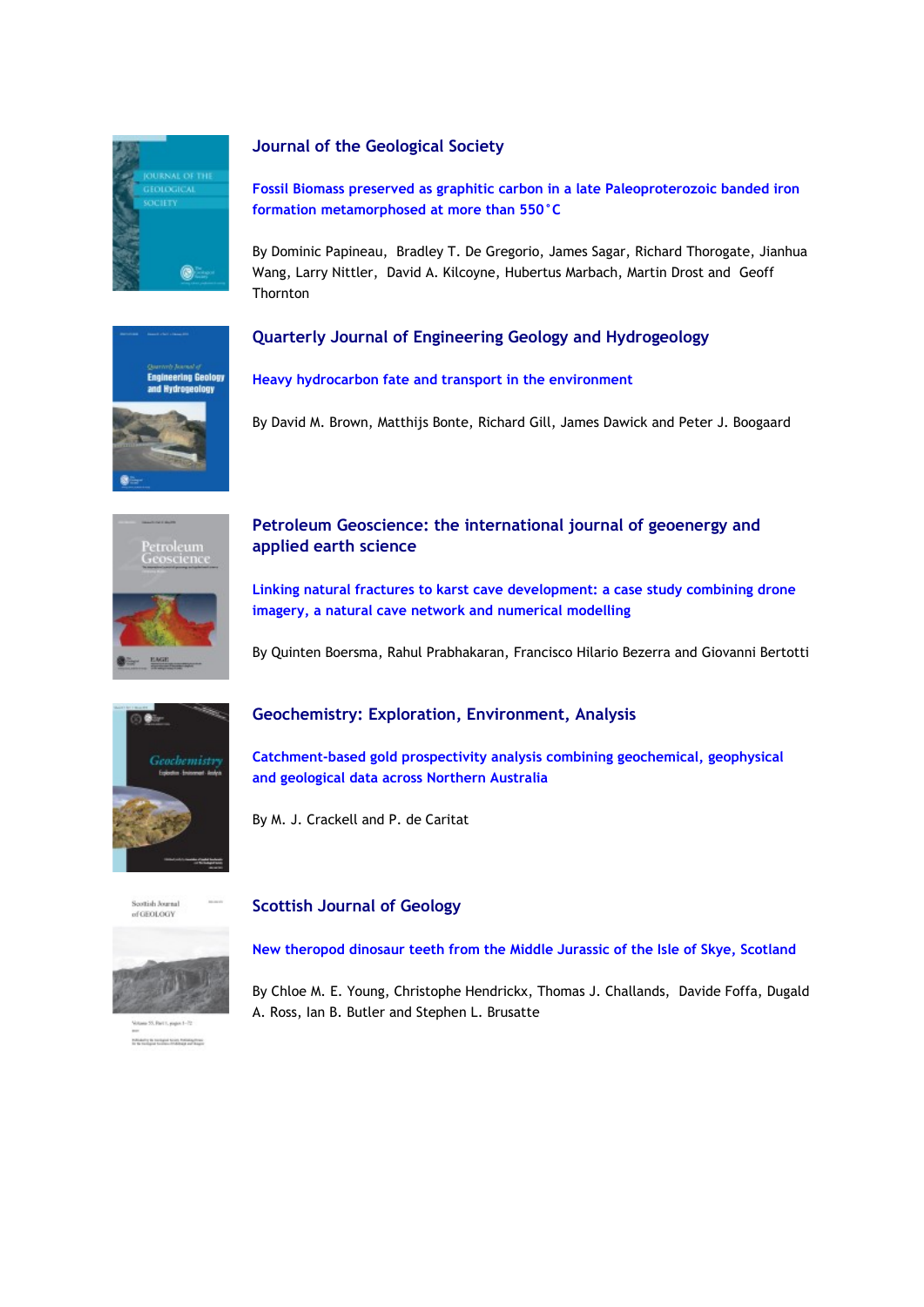

## **Proceedings of the Yorkshire Geological Society**

**[The Chalk of the Northern Province: a synopsis](https://eur01.safelinks.protection.outlook.com/?url=http%3A%2F%2Fgeologicalsociety.msgfocus.com%2Fc%2F13sy3DBW1bdzgMBKZDmY&data=02%7C01%7Clucy.pullen%40geolsoc.org.uk%7C7ad3b2e9054644c2413808d6fdfdf932%7C8793af0570194bd4bcbe1895301e92f9%7C0%7C0%7C636975664587914682&sdata=Pmzcphth5ds15VJF2tnYxp2GXSX37CjL0WfYMu6LMHo%3D&reserved=0)**

By S. K. Donovan and S. G. Molyneux



# **Special Publications**

#### **[Why is Africa rifting?](https://eur01.safelinks.protection.outlook.com/?url=http%3A%2F%2Fgeologicalsociety.msgfocus.com%2Fc%2F13sy8hUEindw11ObGYaj&data=02%7C01%7Clucy.pullen%40geolsoc.org.uk%7C7ad3b2e9054644c2413808d6fdfdf932%7C8793af0570194bd4bcbe1895301e92f9%7C0%7C0%7C636975664587919671&sdata=VZIamU4GcEn83OJ99aKY25NWlM7Kau%2BmWVAfQmsdj0k%3D&reserved=0)**

By J.-Michael Kendall and Carolina Lithgow-Bertelloni



#### **Memoirs**

**[Introduction to the geology of Myanmar](https://eur01.safelinks.protection.outlook.com/?url=http%3A%2F%2Fgeologicalsociety.msgfocus.com%2Fc%2F13sybo77OvdtQwBO9Rmx&data=02%7C01%7Clucy.pullen%40geolsoc.org.uk%7C7ad3b2e9054644c2413808d6fdfdf932%7C8793af0570194bd4bcbe1895301e92f9%7C0%7C0%7C636975664587929653&sdata=4DbQ17RWTzm5rS9GP9LxCO8gf%2FBv6iUGdMcfHPNht%2B0%3D&reserved=0)**

By Khin Zaw, Win Swe, A. J. Barber, M. J. Crow and Yin Yin Nwe

### **Who does what at the Publishing House**

**Journal of the Geological Society**: **[Contact Patricia Pantos](mailto:jgs@geolsoc.org.uk) Quarterly Journal of Engineering Geology and Hydrogeology[:](https://eur01.safelinks.protection.outlook.com/?url=http%3A%2F%2Fgeologicalsociety.msgfocus.com%2Fc%2F13sycWdmzzdsLh0CoiXE&data=02%7C01%7Clucy.pullen%40geolsoc.org.uk%7C7ad3b2e9054644c2413808d6fdfdf932%7C8793af0570194bd4bcbe1895301e92f9%7C0%7C0%7C636975664587934649&sdata=rgzHzyr%2FxoMyEpU3eBKaZbqYiN%2FY5PtFVMBq%2BzAMr%2Fg%3D&reserved=0) [Contact Helen Floyd-Walker](https://eur01.safelinks.protection.outlook.com/?url=http%3A%2F%2Fgeologicalsociety.msgfocus.com%2Fc%2F13sycWdmzzdsLh0CoiXE&data=02%7C01%7Clucy.pullen%40geolsoc.org.uk%7C7ad3b2e9054644c2413808d6fdfdf932%7C8793af0570194bd4bcbe1895301e92f9%7C0%7C0%7C636975664587934649&sdata=rgzHzyr%2FxoMyEpU3eBKaZbqYiN%2FY5PtFVMBq%2BzAMr%2Fg%3D&reserved=0) Petroleum Geoscience: [Contact Lucy Bell](mailto:pg@geolsoc.org.uk)**

**Geochemistry: Exploration, Environment, Analysis: [Contact Lucy Bell](mailto:geea@geolsoc.org.uk) Proceedings of the Yorkshire Geological Society: [Contact Lucy Bell](mailto:pygs@geolsoc.org.uk)**

## **Scottish Journal of Geology: [Contact Patricia Pantos](mailto:sjg@geolsoc.org.uk) Special Publications and memoirs:** To propose a book: **[contact Maggie Simmons](mailto:maggie.simmons@geolsoc.org.uk)** and **[Bethan Phillips](mailto:bethan.phillips@geolsoc.org.uk)**. For queries related to production contact **[Jo Armstrong](mailto:jo.armstrong@geolsoc.org.uk)**, **[Samuel Lickiss](mailto:samuel.lickiss@geolsoc.org.uk)**. **For book submission queries: [Contact](mailto:EditorialOffice@geolsoc.org.uk)  [Tamzin Anderson](mailto:EditorialOffice@geolsoc.org.uk)**.

For anything else email **[hello@geolsoc.org.uk](mailto:hello@geolsoc.org.uk)**